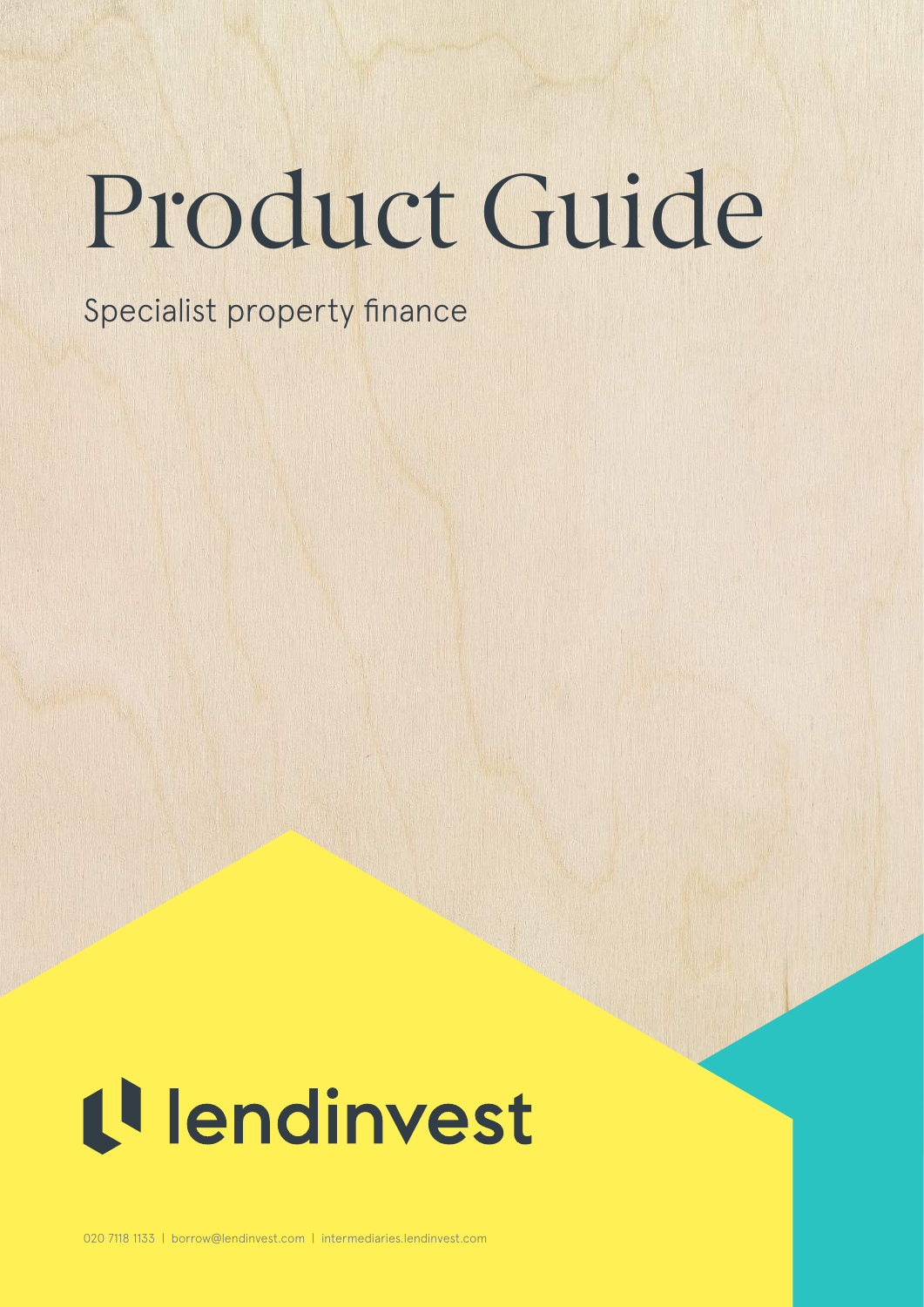# Why us?

We're committed to providing fast, flexible specialist property finance to experienced property investors, developers and portfolio landlords. Combining our property expertise with new technology, we want to make obtaining finance easier for property professionals.



# Professional focus

We make it our business to understand property professionals. We value your time and we focus on making it quicker and easier for us to do business together.



# Smart online tools

Our online tools save you time. Explore deal options with our calculators, generate an instant quote, submit an enquiry and track the progress of your case.



We look to lend quickly and efficiently, and our product transitions ensure the smooth running of the borrower's project from start to finish, cutting back the cost, complication and time to refinance.



Our underwriters, BDMs and case managers work together to quickly get back to you with a decision and resolve any issues. Expect the best service in the industry.

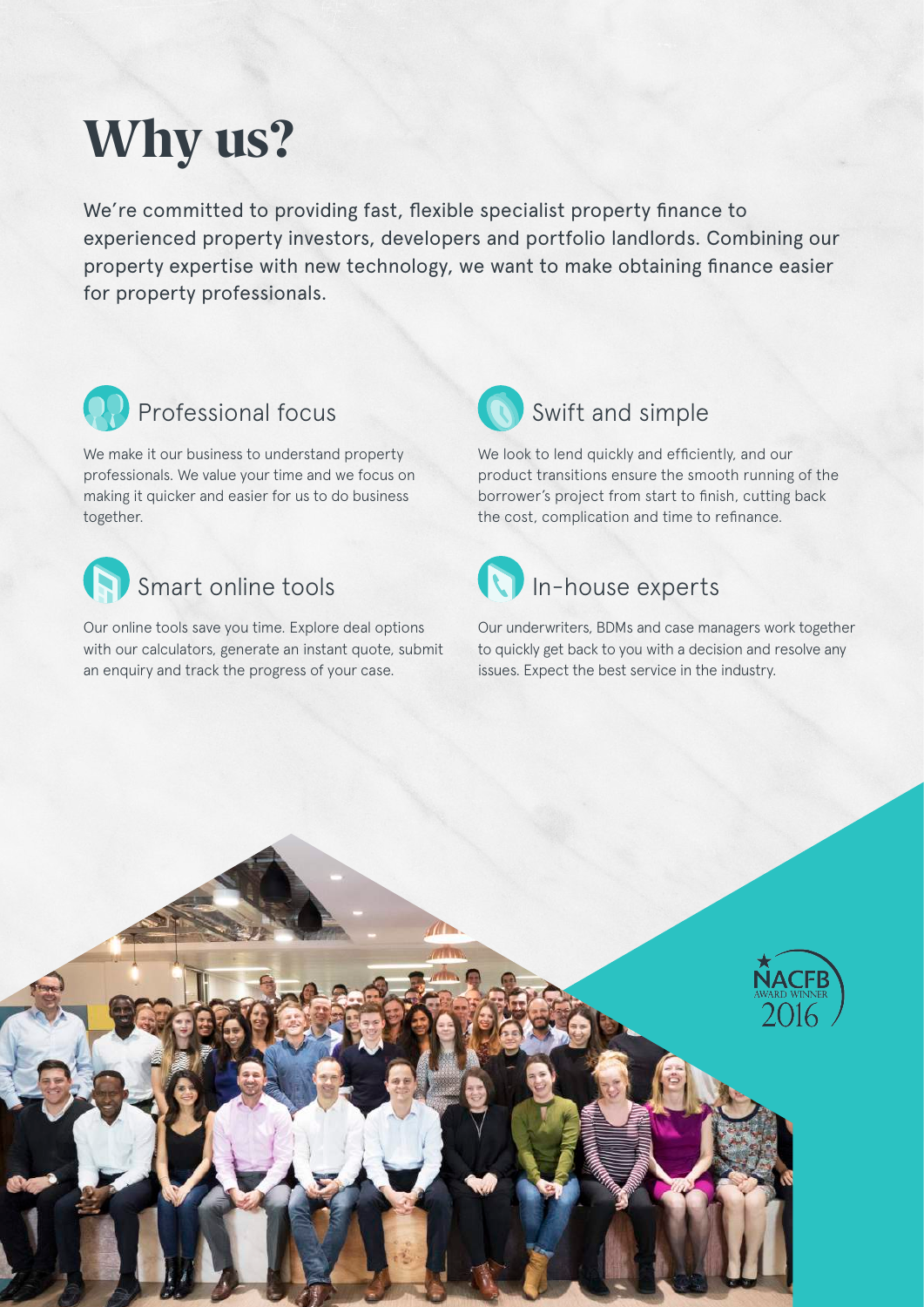# Welcome

Welcome to the LendInvest Product Guide. Inside you'll find our full range of products, including bridging loans, development loans and Buy-to-Let mortgages, and a detailed explanation of our criteria.

| Product |                             | Loan size     | <b>LTV</b>      | Loan term       |        |
|---------|-----------------------------|---------------|-----------------|-----------------|--------|
|         | <b>Residential Bridging</b> | £75k - £7.5m  | Up to 75%       | Up to 12 months | Pg. 6  |
|         | <b>Commercial Bridging</b>  | $£75k - £3m$  | Up to 75%       | Up to 24 months | Pg. 7  |
|         | <b>Auction</b>              | £75k - £7.5m  | Up to 75%       | Up to 12 months | Pg. 8  |
|         | Refurbishment               | £200k - £2m   | LTGDV up to 70% | Up to 18 months | Pg. 9  |
|         | Pre-construction            | $£75k - £5m$  | Up to 70%       | Up to 18 months | Pg. 10 |
|         | Development                 | £500k - £7.5m | LTGDV up to 70% | Up to 24 months | Pg. 11 |
|         | <b>Development Exit</b>     | £250k - £5m   | Up to 70%       | Up to 12 months | Pg. 12 |
|         | Buy-to-Let                  | £50k - £750k  | Up to 80%       | Up to 30 years  | Pg. 14 |

#### We do We don't do

 $\checkmark$  Unregulated loans

 $\checkmark$  Lend on property in England, Wales and Scotland

- $\times$  Regulated loans for owner occupied property
- Consumer buy-to-let loans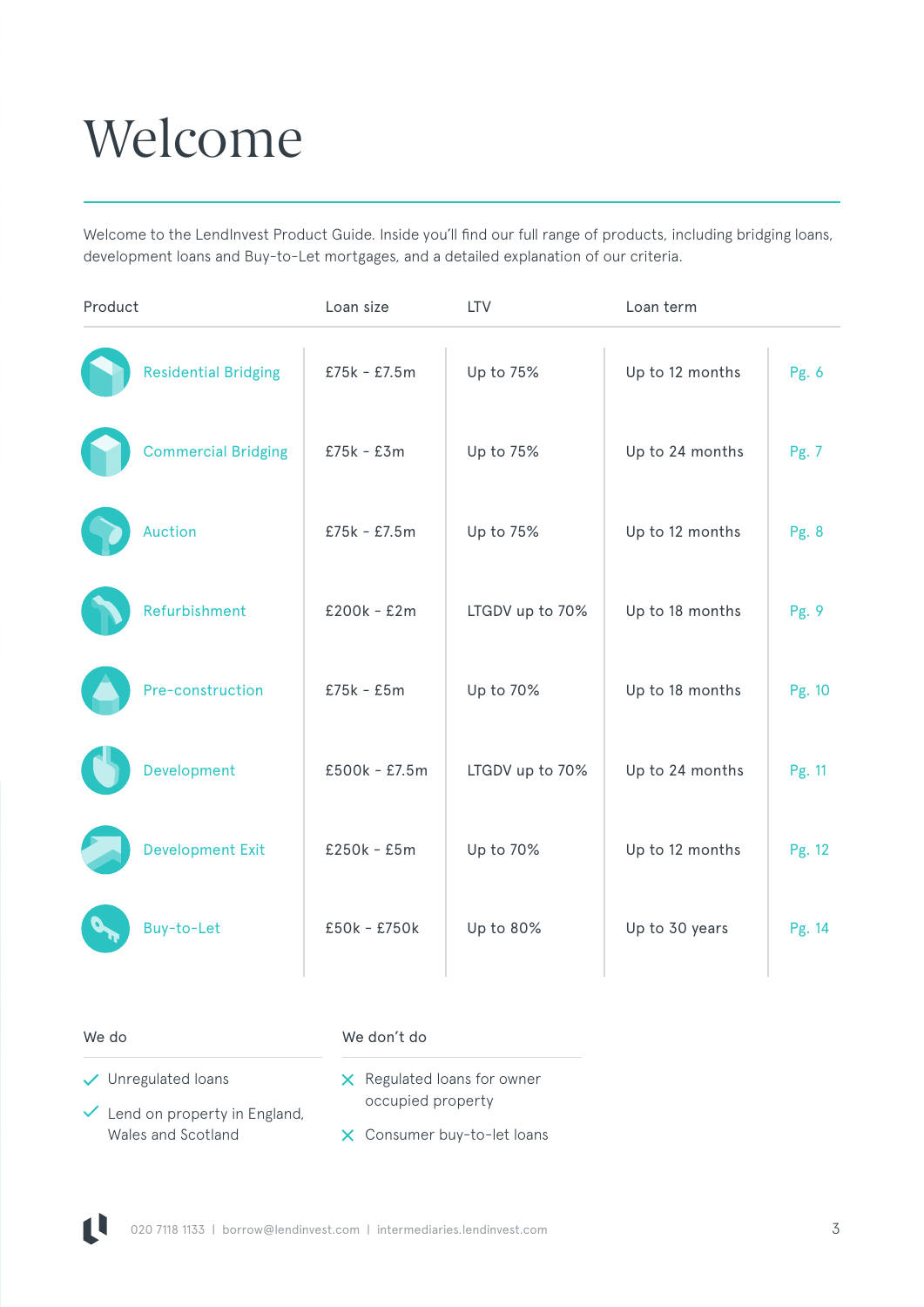# Get in touch with the team

Our Business Development team are here to help, from enquiry to completion. The team can provide assistance on all our products. LendInvest has a flexible procuration fee policy; speak to our Business Development team about the rates that could apply.

# National



**Gary Clark** *Business Development Manager* gary@lendinvest.com +44 (0)755 712 2992 +44 (0)20 7118 1133



**Justin Trowse** *Business Development Manager* justin@lendinvest.com +44 (0)783 477 3977 +44 (0)20 7118 1133

# Southern England

# Northern England



Midlands

**Andy Virgo** *Business Development Manager* andy.virgo@lendinvest.com +44 (0)7511 959 948



**Sophie Mitchell-Charman** *Business Development Manager* sophie.mitchell-charman@lendinvest.com +44 (0)7741 587 245

# Eastern England



**Mark Foley** *Business Development Manager* mark@lendinvest.com +44 (0)7741 587 232

# Scotland



**Peter McDermid** *Business Development Manager* peter.m@lendinvest.com +44 (0)7717 752 125



**Shane Wallace** *Business Development Manager* shane.wallace@lendinvest.com +44 (0)7741 656 555

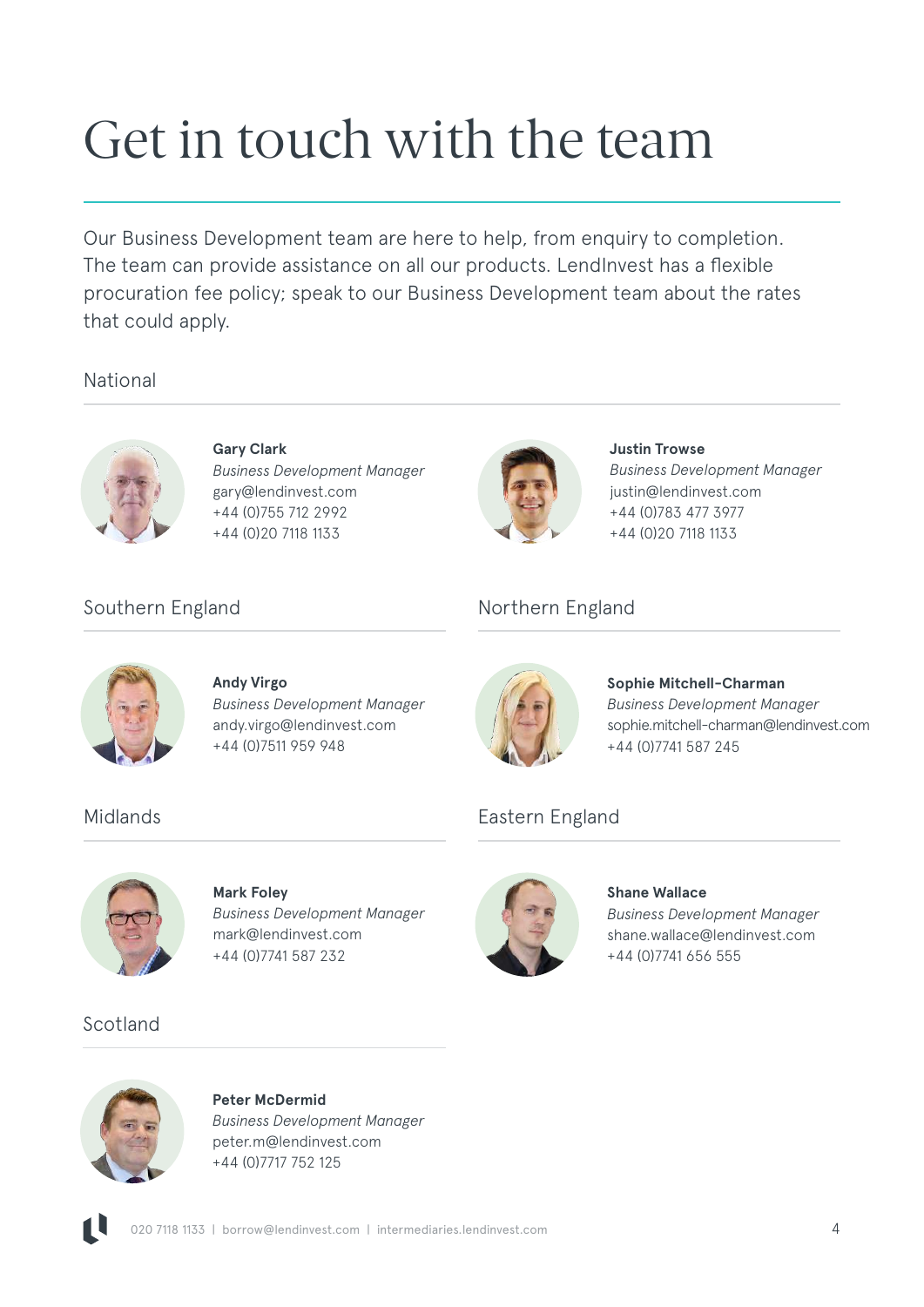

#### Sales desk



#### **Michael Minnie** *Business Development Manager* michael@lendinvest.com +44 (0)20 7118 1133



#### **Adam Standley**

*Business Development Associate adam.standley@lendinvest.com* +44 (0)20 3905 9453

#### Sales Director



### **Ian Boden**

*Sales Director* ian.boden@lendinvest.com +44 (0)20 7118 1133

### Get in touch

**1**

**2**

Enquiries

Bridging borrow@lendinvest.com +44 (0)20 7118 1133

Development development@lendinvest.com +44 (0)20 3846 6856

Buy-to-Let btlsales@lendinvest.com +44 (0)20 3846 6838

#### Underwriting/Case management

Bridging dealteam@lendinvest.com +44 (0)20 7118 1133

Development development@lendinvest.com +44 (0)20 3846 6856

Buy-to-Let pre offer btlops@lendinvest.com +44 (0)20 3846 6838

Buy-to-Let post offer btlcompletion@lendinvest.com +44 (0)20 3846 6838

**3**

# Loan servicing

loanservicing@lendinvest.com +44 (0)20 3846 6888

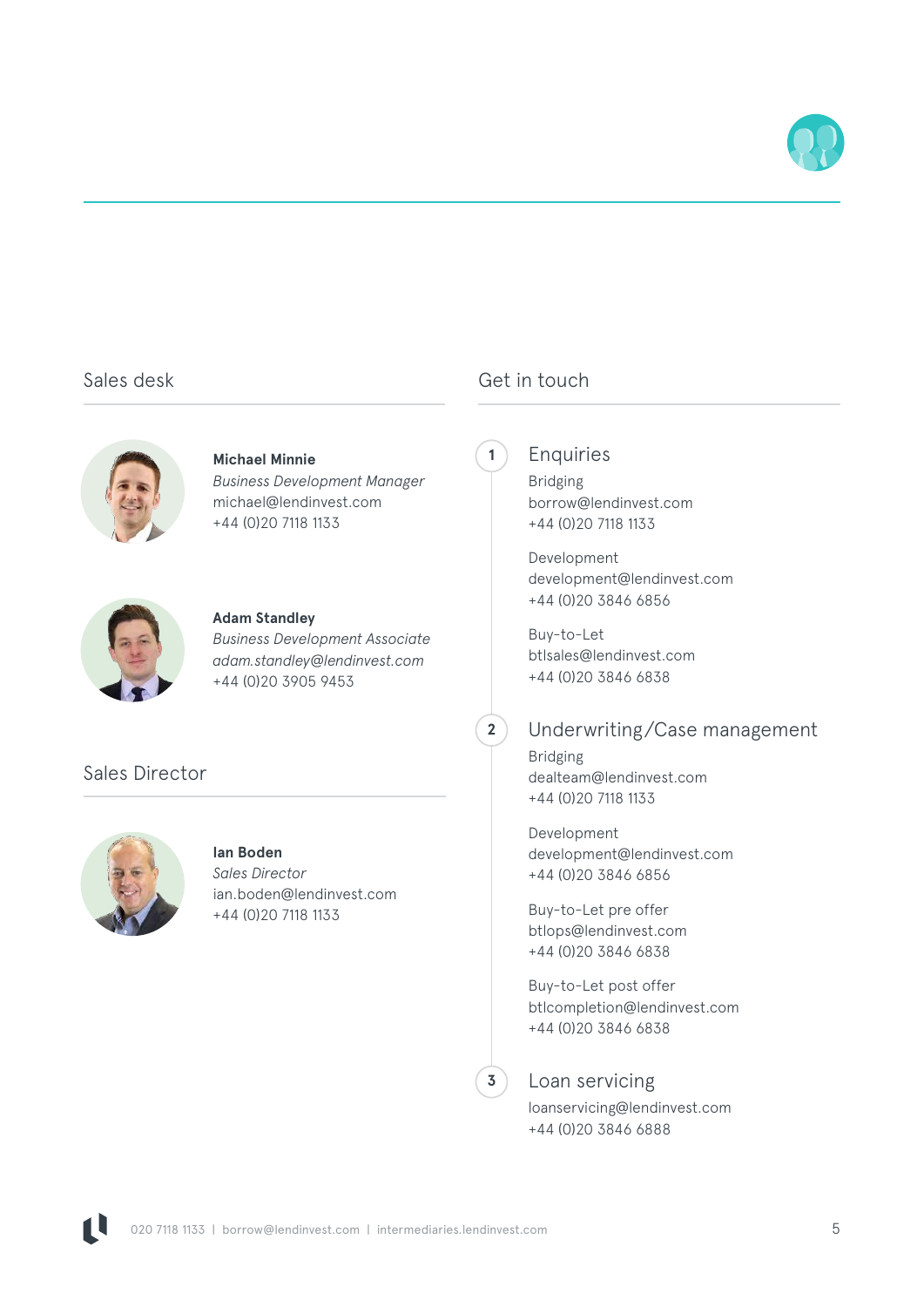# Residential Bridging



Short-term loans for residential properties located in England, Wales and Scotland that meet the criteria below.

### Key features

|                               | Tier 1                                                                                                                  | Tier 2                                                                                                                                                           |
|-------------------------------|-------------------------------------------------------------------------------------------------------------------------|------------------------------------------------------------------------------------------------------------------------------------------------------------------|
| <b>Purpose</b>                | Secure a property quickly, generate<br>short-term cash flow from an existing<br>property, light refurbishment projects. | Secure a property quickly, raise money against a<br>non-standard property or short leasehold, leverage to<br>fund minor structural works or heavy refurbishment. |
| Max Ioan size                 | £3,000,000                                                                                                              | £7,500,000                                                                                                                                                       |
| Min Ioan size                 | £75,000                                                                                                                 | £75,000                                                                                                                                                          |
| Max loan to value             | 75%                                                                                                                     | 75%                                                                                                                                                              |
| Loan term                     | From 1 to 12 months                                                                                                     | From 1 to 12 months                                                                                                                                              |
| <b>Arrangement fee</b>        | 2%                                                                                                                      | 2%                                                                                                                                                               |
| <b>Early repayment charge</b> | None                                                                                                                    | None                                                                                                                                                             |

### Monthly interest rates from

| <b>LTV</b> | ≤50%  | ≤60%  | $\leq 65\%$ | ≤70%  | $\leq 75\%$ |
|------------|-------|-------|-------------|-------|-------------|
| Tier 1     | 0.59% | 0.69% | 0.74%       | 0.84% | 0.89%       |
| Tier 2     | 0.75% | 0.85% | 0.90%       | 0.95% | 0.99%       |

|                      | Tier 1                                                       | Tier 2                                                                                                                                                                                     |
|----------------------|--------------------------------------------------------------|--------------------------------------------------------------------------------------------------------------------------------------------------------------------------------------------|
| Property             | Residential                                                  | Residential, HMOs, non-standard construction properties.                                                                                                                                   |
| <b>Refurbishment</b> | Property must be habitable.<br>Light refurbishment allowed.  | Heavy refurbishment and minor development: structural,<br>conversion or extension work that constitutes permitted<br>development or for which existing planning permission is<br>in place. |
| Charge               | 1st charge                                                   | 1st charge                                                                                                                                                                                 |
| <b>Tenure</b>        | Freehold, and leasehold with<br>80+ years left on the lease. | Freehold, and leasehold with 60+ years left on the lease.                                                                                                                                  |
| <b>Applicant</b>     | UK residents and UK<br>companies.                            | UK and non-UK residents and companies.                                                                                                                                                     |
| <b>Credit</b>        | For credit profile criteria see the criteria page.           |                                                                                                                                                                                            |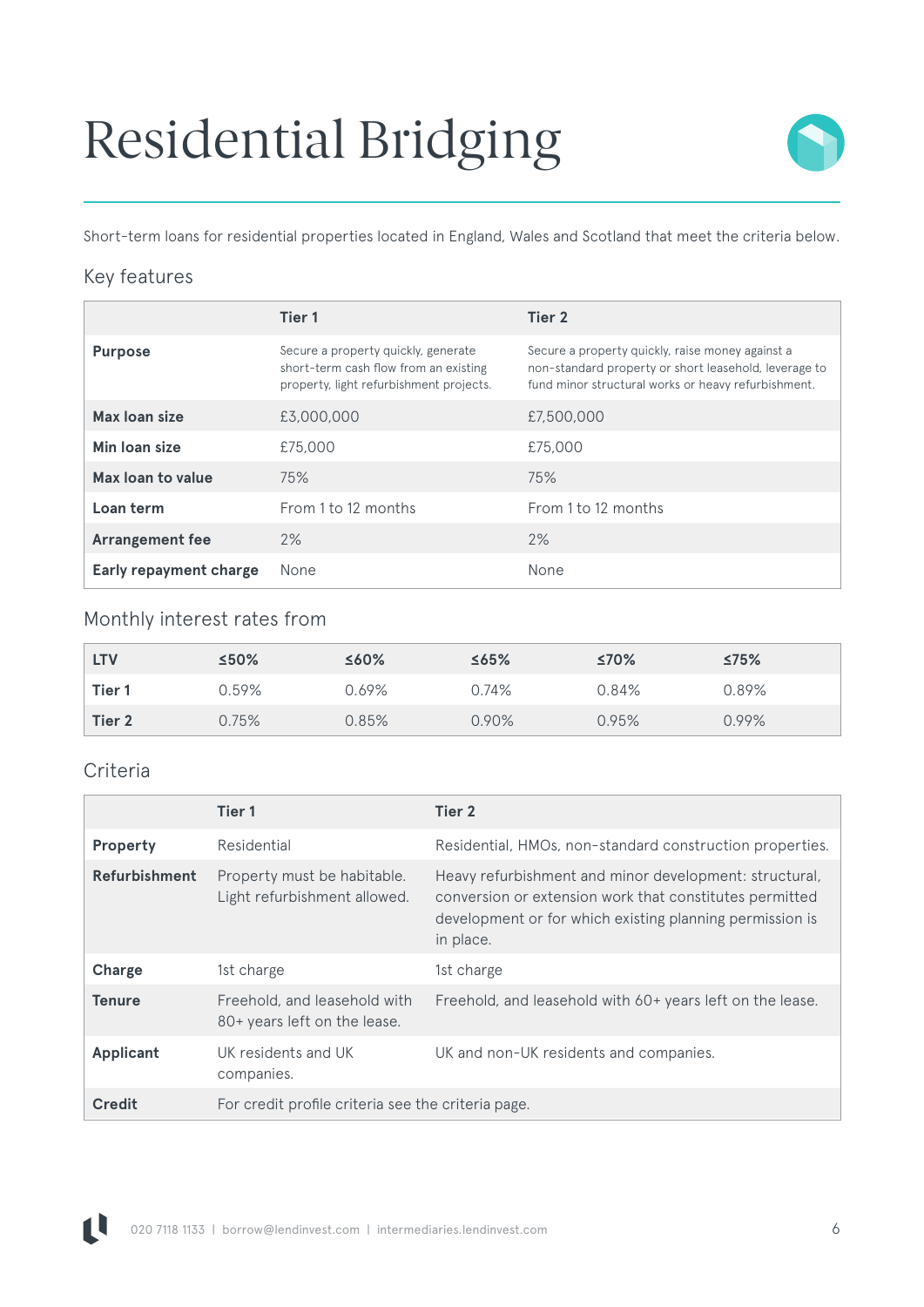# Commercial Bridging



Short-term property loans for semi-commercial and commercial. Located in England, Wales and Scotland that meet the criteria below.

### Key features

| <b>Purpose</b>    | Secure semi-commercial or commercial property quickly. Generate short-term<br>cash flow from an existing asset, or fund refurbishment or minor development. |                        |                     |
|-------------------|-------------------------------------------------------------------------------------------------------------------------------------------------------------|------------------------|---------------------|
| Max Ioan size     | £3,000,000                                                                                                                                                  | Loan term              | From 1 to 24 months |
| Min Ioan size     | £75,000                                                                                                                                                     | <b>Arrangement fee</b> | 2%                  |
| Max loan to value | 75%                                                                                                                                                         | Early repayment charge | None                |

### Monthly interest rates from

| <b>LTV</b> | Semi-commercial | <b>Commercial</b> |
|------------|-----------------|-------------------|
| ≤60%       | 0.79%           | 0.95%             |
| 565%       | 0.89%           | 0.99%             |
| ≤70%       | 0.99%           | 1.10%             |
| ≤75%       | $1.10\%$        | -                 |

| <b>Property</b>                | Semi-commercial and commercial. To be classed as semi-commercial the residential<br>element must account for a minimum 50% of value and have its own separate access.                                                                                                         |  |
|--------------------------------|-------------------------------------------------------------------------------------------------------------------------------------------------------------------------------------------------------------------------------------------------------------------------------|--|
| <b>Refurbishment</b>           | Light or heavy refurbishment, or minor development: structural, conversion or extension<br>work that constitutes permitted development or for which existing planning permission is<br>in place. Property will remain semi-commercial or commercial upon completion of works. |  |
| <b>Charge</b>                  | 1st charge                                                                                                                                                                                                                                                                    |  |
| <b>Tenure</b>                  | Freehold, and leasehold with 60+ years left on the lease.                                                                                                                                                                                                                     |  |
| <b>Credit</b>                  | For credit profile criteria see the criteria page.                                                                                                                                                                                                                            |  |
| <b>Planning</b><br>permission  | Where planning permission is required this will need to be in place prior to completion of<br>the loan.                                                                                                                                                                       |  |
| Acceptable<br>property types   | Offices and retail units with or without accommodation. Modern industrial, warehouse<br>units, factory units.                                                                                                                                                                 |  |
| Unacceptable<br>property types | Semi-commercial exclusions include: residential above pub, takeaway or fast food outlet<br>Commercial exclusions include: heavy industrial, petrol stations, religious property,<br>agricultural properties, equestrian centres and golf clubs.                               |  |

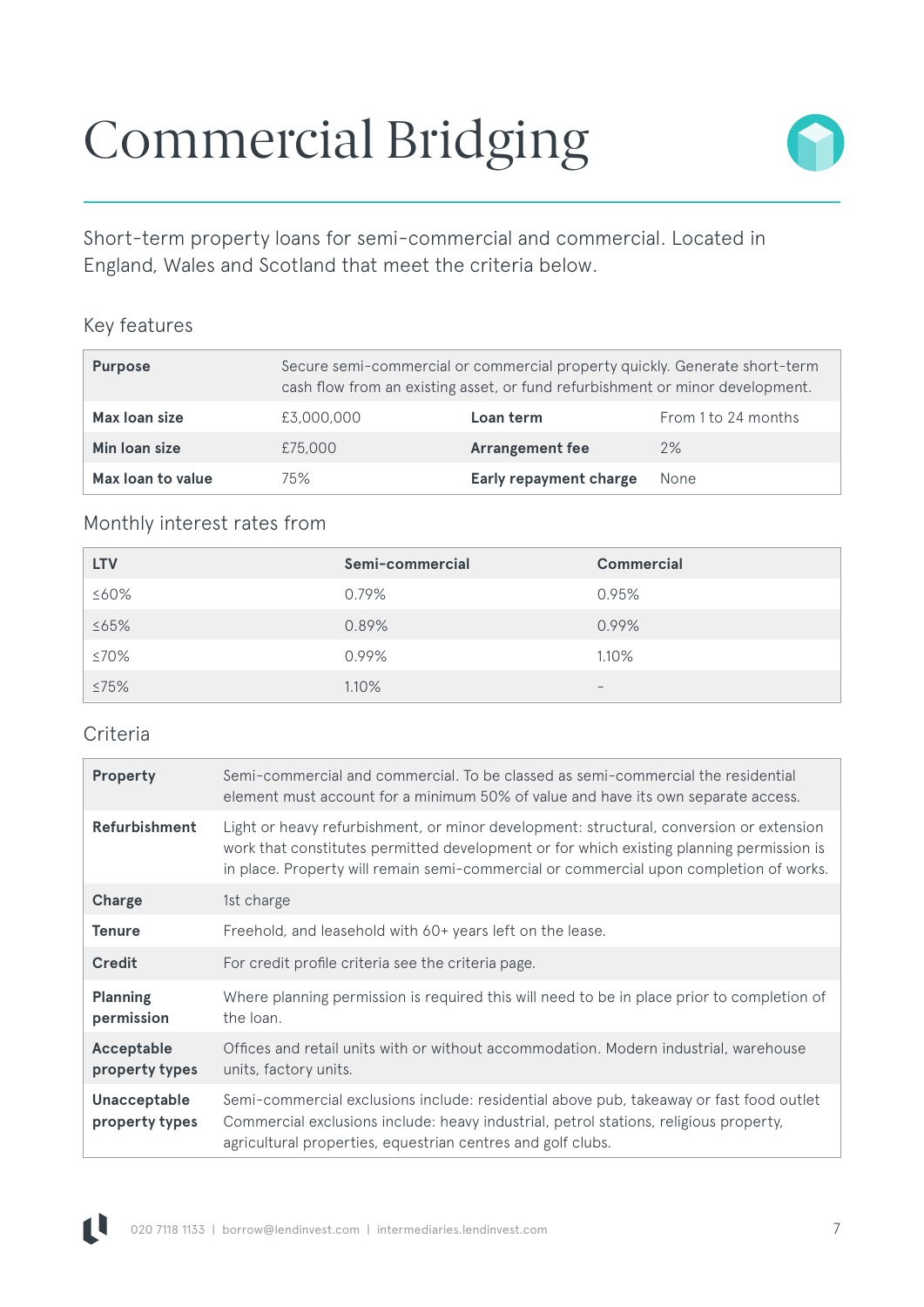# Auction



Exclusively for residential properties purchased at auction, Auction finance offers a fast-tracked service to ensure certainty of funding within your time frame. Suitable for investment properties throughout England, Scotland and Wales.

# Key features

| <b>Purpose</b>    | Fast track funding to secure an auction property. |                               |                     |
|-------------------|---------------------------------------------------|-------------------------------|---------------------|
| Max loan size     | £7,500,000                                        | Loan term                     | From 1 to 12 months |
| Min Ioan size     | £75,000                                           | <b>Arrangement fee</b>        | $0\%$               |
| Max loan to value | 75%                                               | <b>Broker</b> fee             | As agreed           |
| Interest method   | Serviced or retained                              | <b>Early repayment charge</b> | None                |

### Monthly interest rates from

| <b>Reduced Rates</b> |                              |
|----------------------|------------------------------|
| <b>LTV</b>           | <b>Monthly interest rate</b> |
| $\leq 65\%$          | 0.65%                        |
| $\leq 75\%$          | 0.75%                        |

| <b>Residential property</b>                    | See Residential Bridging on page 6 for detailed<br>criteria.                                                                                                                                                                                                                                                       |
|------------------------------------------------|--------------------------------------------------------------------------------------------------------------------------------------------------------------------------------------------------------------------------------------------------------------------------------------------------------------------|
| <b>Commercial and semi-commercial property</b> | See Commercial Bridging on page 7 for detailed rates<br>and criteria.                                                                                                                                                                                                                                              |
| <b>Refurbishment</b>                           | If you are purchasing a residential auction property<br>with the intention to undertake heavy refurbishment<br>or minor development, or a commercial auction<br>property intending to convert to residential use, and<br>you are seeking funding for the works, please use our<br>Refurbishment product on page 9. |
| <b>Planning permission</b>                     | If you are purchasing an auction property with<br>the intention to then obtain or enhance planning<br>permission, please use our Pre-construction product<br>on page 10.                                                                                                                                           |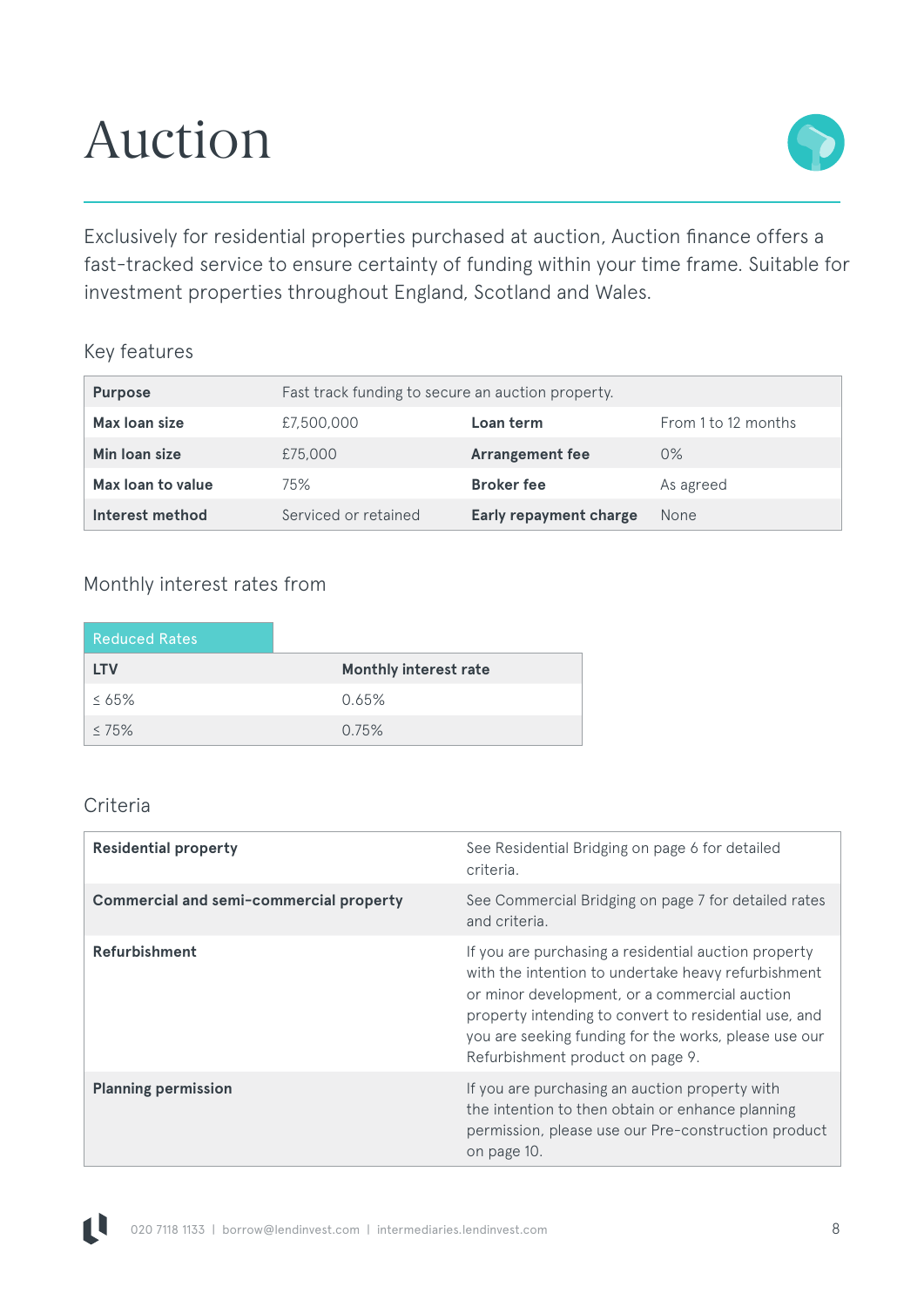# Refurbishment



To complete heavy refurbishment or minor development of existing residential properties. To fund a change of use from commercial to residential property. The loan is based on gross development value (GDV).

# Key features

| <b>Purpose</b>        |                                       | Heavy refurbishment, minor development and conversions to residential units. |                                |
|-----------------------|---------------------------------------|------------------------------------------------------------------------------|--------------------------------|
| Max Ioan size         | £2,000,000                            | Loan term                                                                    | Up to 18 months                |
| Min Ioan size         | £200,000                              | <b>Arrangement fee</b>                                                       | 2%                             |
| <b>Max LTGDV</b>      | 70%                                   | Max LTV (day 1)                                                              | 70%                            |
| Min refurb cost       | 15% of day 1 MV<br>Not less than £50k | Max refurb cost                                                              | 50% of day 1 MV<br>Up to £500k |
| <b>Monitoring fee</b> | $£1,250$ (typical cost)               | Interest method                                                              | Rolled                         |

### Monthly interest rates from

| <b>LTGDV</b> | <b>Monthly interest rate</b> |
|--------------|------------------------------|
| $\leq 65\%$  | 0.89%                        |
| $\leq 70\%$  | $0.99\%$                     |

| <b>Applicant experience</b> | Demonstrate experience of similar projects.                                                                                                                                                                                                                                                                                                                                                        |
|-----------------------------|----------------------------------------------------------------------------------------------------------------------------------------------------------------------------------------------------------------------------------------------------------------------------------------------------------------------------------------------------------------------------------------------------|
| Applicant                   | UK residents and UK companies.                                                                                                                                                                                                                                                                                                                                                                     |
| <b>Property</b>             | Residential                                                                                                                                                                                                                                                                                                                                                                                        |
| Charge                      | 1st charge                                                                                                                                                                                                                                                                                                                                                                                         |
| Tenure                      | Freehold, and leasehold with 60+ years left on the lease.                                                                                                                                                                                                                                                                                                                                          |
| Scope of works              | Structural, conversion, refurbishment or extension work that may require<br>planning permission or building regulation approval. For example: extensions,<br>loft conversions, change of use of premises to residential use, conversion of a<br>single unit to flats and works under permitted development. We will not finance<br>basement excavations through our Refurbishment finance product. |
| <b>Credit</b>               | For credit profile criteria see the criteria page.                                                                                                                                                                                                                                                                                                                                                 |
| <b>Planning permission</b>  | Where planning permission is required this will need to be in place prior to<br>completion of the loan.                                                                                                                                                                                                                                                                                            |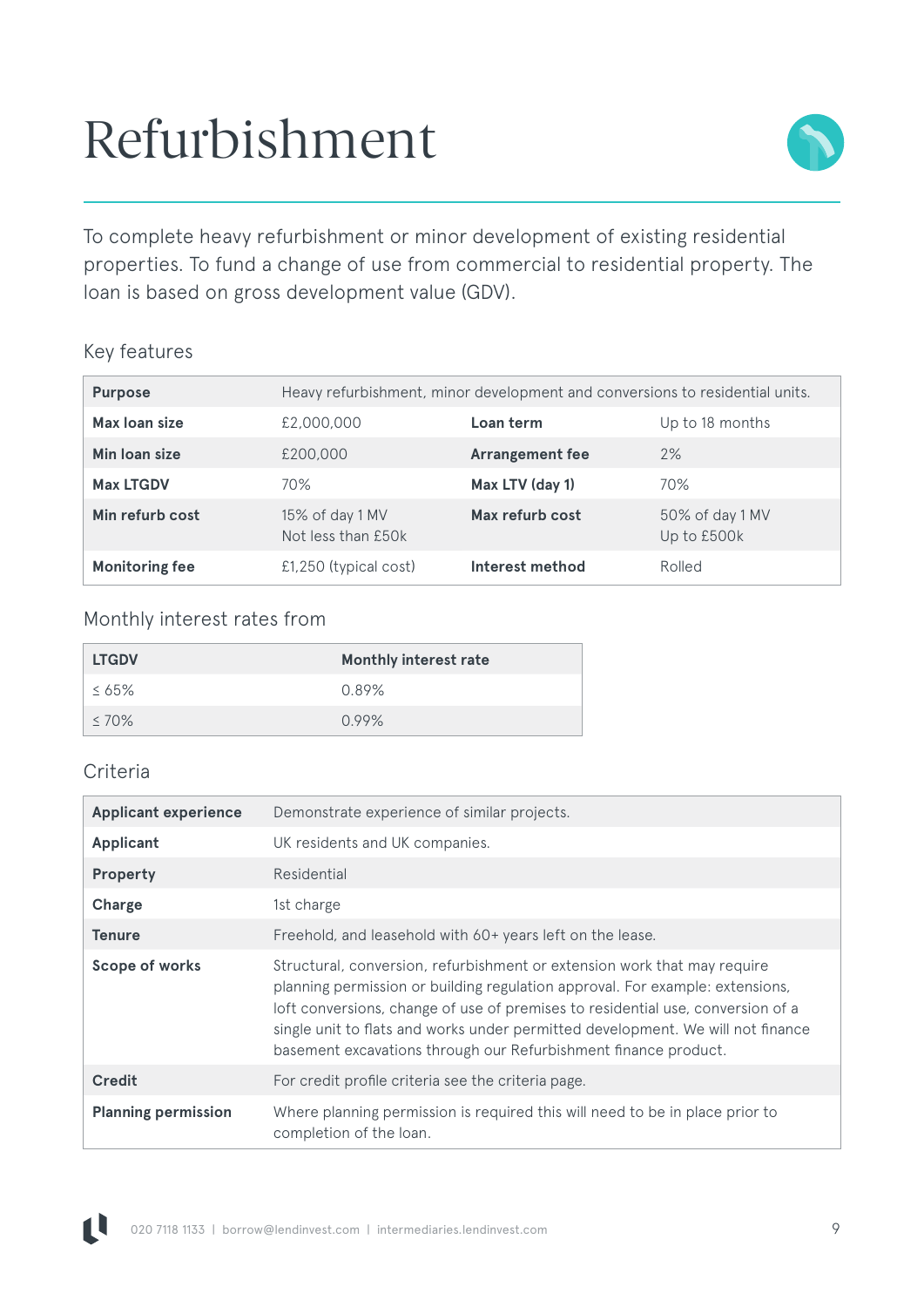# Pre-construction



Pre-construction finance is designed for experienced borrowers who are obtaining or enhancing planning permissions prior to building. The security property can be residential, commercial or land, but the end planning consent must be residential. Available for projects located in England, Wales and Scotland.

### Key features

| <b>Purpose</b>    | Purchase or refinance of land or other security when you need time to obtain or<br>enhance planning permissions prior to building. |                        |                      |
|-------------------|------------------------------------------------------------------------------------------------------------------------------------|------------------------|----------------------|
| Max loan size     | £5,000,000                                                                                                                         | Loan term              | Up to 18 months      |
| Min Ioan size     | £75,000                                                                                                                            | <b>Arrangement fee</b> | 2%                   |
| Max loan to value | 70%                                                                                                                                | Early repayment charge | None                 |
| Max single unit   | £1,000,000                                                                                                                         | Interest method        | Serviced or retained |

### Monthly interest rates from

| <b>LTV</b>  | <b>Residential</b> | Semi-commercial              | Commercial | Land  |
|-------------|--------------------|------------------------------|------------|-------|
| ≤40%        | -                  | $\qquad \qquad \blacksquare$ | 0.95%      | 1.00% |
| ≤50%        | 0.79%              | 0.85%                        | 1.00%      | 1.05% |
| ≤60%        | 0.89%              | 0.95%                        | 1.10%      | 1.15% |
| $\leq 70\%$ | 0.99%              | 1.10%                        | 1.20%      | 1.25% |

| <b>Applicant experience</b> | Demonstrate experience of successful planning applications. |
|-----------------------------|-------------------------------------------------------------|
| <b>Planning</b>             | Residential planning applications.                          |
| <b>Charge</b>               | 1st charge                                                  |
| <b>Tenure</b>               | Freehold, and leasehold with 60+ years left on the lease.   |
| <b>Credit</b>               | For credit profile criteria see the criteria page.          |
| <b>Property</b>             | Residential, semi-commercial, commercial and land.          |

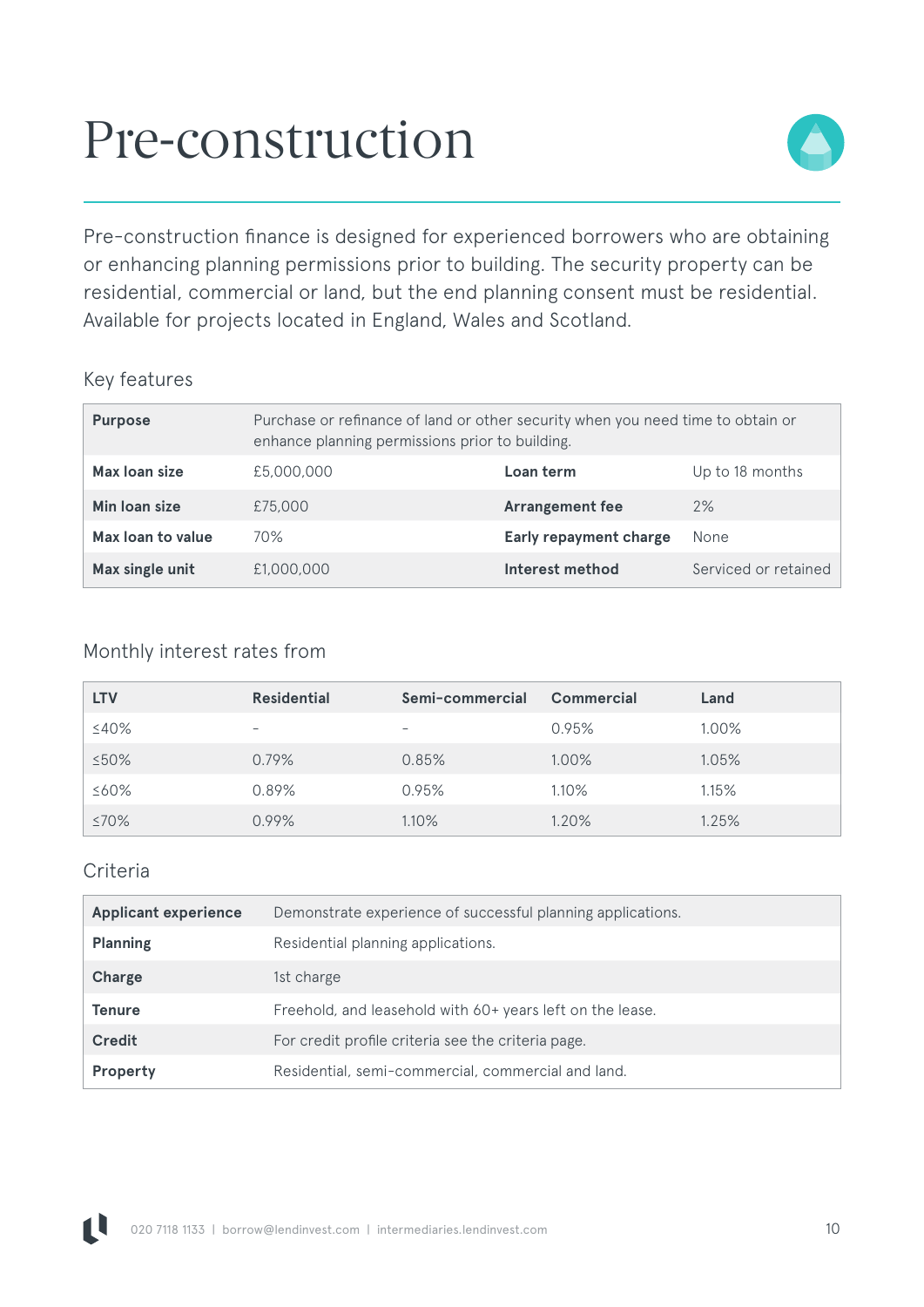# Development



Unregulated loans for residential and semi-commercial projects, located in England, Wales and Scotland. The borrower must have previous experience of similar projects.

# Key features

| <b>Purpose</b>           |            | Large-scale development of an existing property or ground up builds. |                     |
|--------------------------|------------|----------------------------------------------------------------------|---------------------|
| Max Ioan size            | £7,500,000 | Loan term                                                            | From 1 to 24 months |
| Min Ioan size            | £500,000   | <b>Arrangement fee</b>                                               | 2%                  |
| Max Ioan to value (land) | 70%        | Max single unit GDV                                                  | £1,000,000          |
| Max LTC                  | 90%        | Max per square ft GDV                                                | £1,200              |
| Interest method          | Rolled     |                                                                      |                     |

|                           | <b>Option 1</b>          | <b>Option 2</b>          |
|---------------------------|--------------------------|--------------------------|
| Annual interest rate from | 7.98%                    | 9.00%                    |
| Max loan to GDV           | 65% (including interest) | 70% (including interest) |
| Exit fee                  | 2%                       | 2%                       |

| <b>Applicant experience</b> | Demonstrate experience of similar projects.                        |
|-----------------------------|--------------------------------------------------------------------|
| Charge                      | 1st charge                                                         |
| <b>Tenure</b>               | Freehold, and leasehold with 60+ years left on the lease.          |
| <b>Drawdown</b>             | Based on works completed with monitoring surveyor sign off.        |
| <b>Credit</b>               | For credit profile criteria see the criteria page.                 |
| Exit fee                    | Based on gross loan amount. Not included in max LTGDV calculation. |

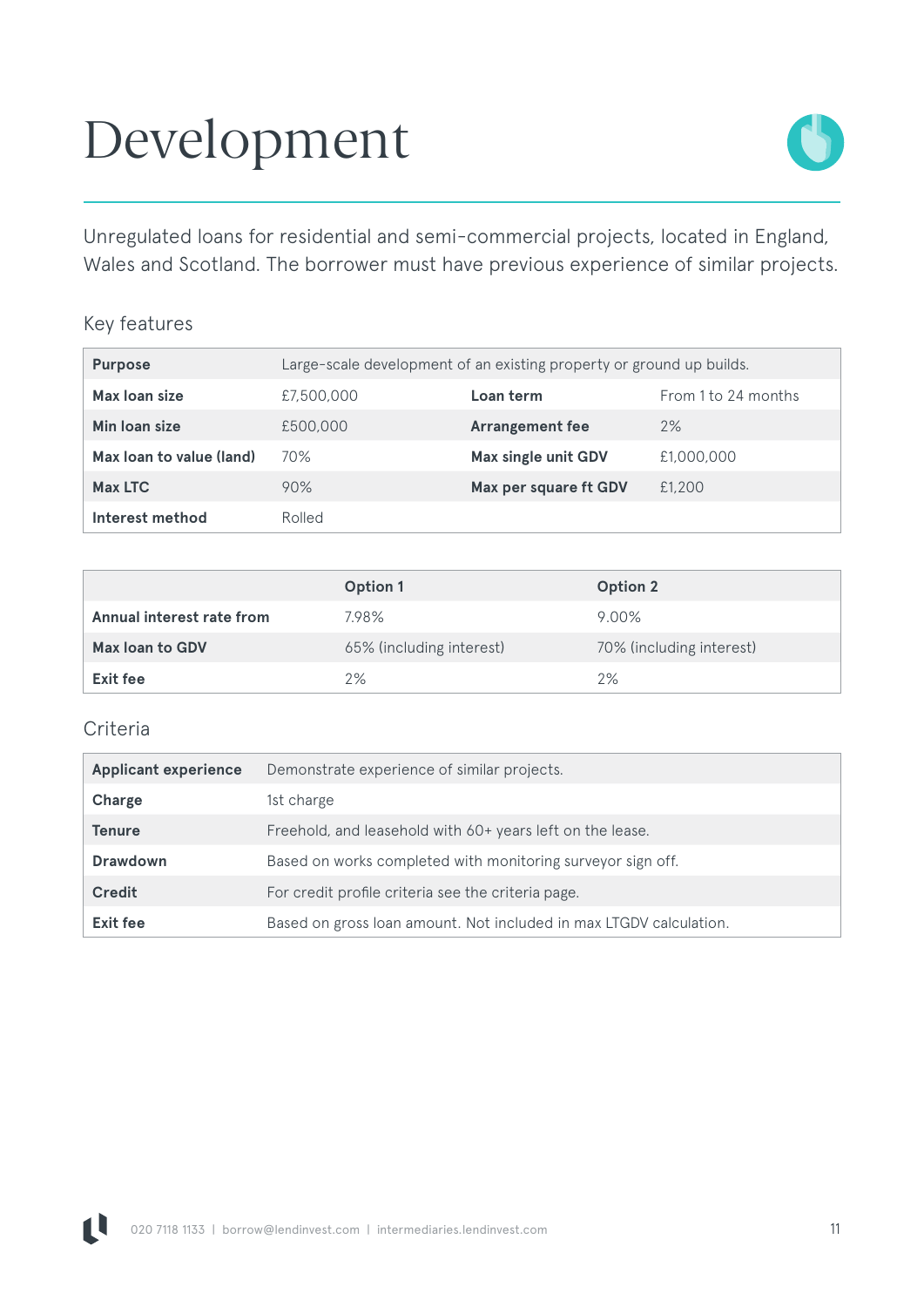# Development Exit



For development projects that have reached practical completion – replace higher cost development finance with flexible, low-cost funding. Available for properties located in England, Wales and Scotland.

# Key features

| <b>Purpose</b>              | Replace higher cost development finance on a finished development<br>being held for sale.                            |
|-----------------------------|----------------------------------------------------------------------------------------------------------------------|
| Monthly interest rate from  | 0.70%                                                                                                                |
| Repayments during loan term | Sell units to repay our facility and recieve up to 20% of net disposal<br>proceeds, subject to the lender's consent. |

| Max loan size     | £5,000,000 | Loan term                     | From 1 to 12 months |
|-------------------|------------|-------------------------------|---------------------|
| Min Ioan size     | £250,000   | <b>Arrangement fee</b>        | 2%                  |
| Max loan to value | 70%        | <b>Early repayment charge</b> | None                |
| Max unit value    | £1,000,000 | Interest method               | Rolled or serviced  |

| <b>Property</b>         | Residential property, with new build warranty in place.        |
|-------------------------|----------------------------------------------------------------|
| Charge                  | 1st charge                                                     |
| <b>Tenure</b>           | Freehold, and leasehold with 80+ years left on the lease.      |
| <b>Applicant</b>        | UK residents or UK Companies.                                  |
| <b>Credit</b>           | For credit profile criteria see the criteria page.             |
| Minimum number of units | Two units. Single units can only be funded by a bridging loan. |

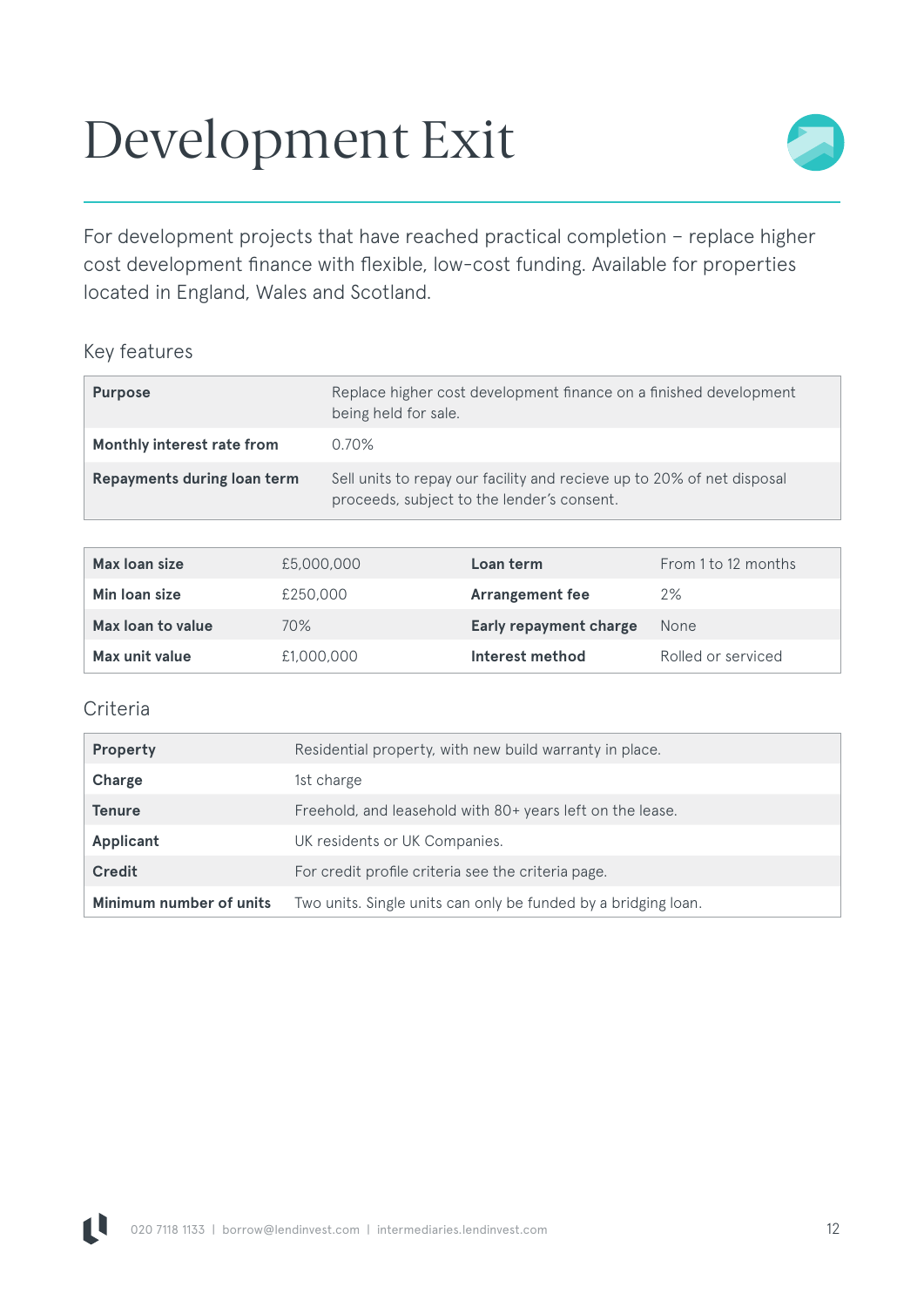# Bridging and Development criteria and professional fees



#### Individual requirements

| Minimum age                 | 21                  |
|-----------------------------|---------------------|
| Maximum age                 | 75 (at end of term) |
| Max number of<br>applicants |                     |

#### **Residential status**

Resident in the UK for 36 months or more and must currently be UK tax resident. If not, please get in touch.

#### **Nationality**

UK/EEA acceptable. Non-EEA subject to underwriter approval. For Tier 1 Bridging and Development Exit: UK only.

#### Corporate requirements

#### **Company origin**

UK limited companies. Non-UK possible. Please get in touch. For Tier 1 Bridging and Development Exit: UK companies only, including UK LLPs.

#### **Director's nationality**

UK/EEA acceptable. Non-EEA subject to underwriter approval. For Tier 1 Bridging and Development Exit: UK only.

#### **Security**

Debenture or other fixed and floating security required.

#### **Personal guarantees**

UK companies: full personal guarantee required from all directors and shareholders holding more than 25% of shares in the company.

Non-UK companies: full personal guarantees required from the principal or beneficiary of the company.

#### General requirements

#### **Servicing: Bridging and Development**

Underwriters must be satisfied that the borrower has the means to service the monthly interest (where interest is not retained). Evidence may be requested.

#### **Exit strategy**

Applicants must be able to demonstrate a realistic exit strategy.

#### **Deposit**

On all purchase cases the source of deposit must be disclosed. LendInvest may request that evidence of the deposit is produced.

#### **HMOs**

Properties being refinanced that are operating as an HMO must have all appropriate licences in place at the time of application. Properties being purchased with an intention to use as an HMO should have licences in place as soon as practical after completion. For Tier 1 Bridging and Development Exit: not accepted.

#### **Identity verification**

Passport or UK driving licence. Non-UK residents, please contact us.

#### **Address verification**

Utility bill, bank statement or tax demand dated within the last three months. Non-UK residents, please contact us.

#### Personal credit profile

#### **Bankruptcy/IVA**

No bankruptcy/IVA in the last three years. If bankruptcy/IVA occurred in the last six years, a full explanation is required. For Tier 1 Bridging and Development Exit: no bankruptcy.

#### **County Court judgments (CCJs)**

All CCJs must be satisfied and should not exceed £5,000. If more than one CCJ is present in the last six years or if more than three CCJs are present in the last six years, please contact us. An explanation of any CCJ recorded is required in all cases. For Tier 1 Bridging and Development Exit: if more than three CCJs are present in the last three years, please contact us.

#### **Mortgage/secured loans**

All secured loans should be up to date at the time of application with no arrears greater than one monthly payment in the last 36 months.

#### **Unsecured loans/revolving credit**

Any arrears or defaults in the last 24 months are at the underwriter's discretion to disregard.

#### **Criminal convictions**

Not permitted unless relating to motoring offences, or at the underwriter's discretion.

#### Corporate credit profile

#### **Bankruptcy or liquidation**

No bankruptcy or winding up petition in the last six years.

### **County Court judgments (CCJs)**

No CCJs unless by underwriter discretion.

#### Valuation and monitoring fees

LendInvest will instruct a valuer from its valuation panel to value the security being offered. You will be required to pay the valuer's fee direct to the firm instructed when requested. The fee will be variable, depending on the value of the borrower's security. Details of valuation and monitoring fees are available on our website.

#### Legal fees

All applicants must have their own solicitors to act on their behalf. All client solicitors must have a minimum of 3 SRA approved managers or 2 plus CQS (to check, please refer to the Law Society website). We will instruct solicitors to act for us in relation to the borrower's mortgage. The cost of this work will be charged directly to the borrower by our solicitor. The fee will be variable, depending on size of the loan, the type of the transaction (purchase or refinance, single or multiple title, first/ second charge), and whether or not it is a corporate borrower in the UK. These fees will be additional to the fees charged to the borrower by the solicitors acting on the borrower's behalf. Up-to-date details are available on our website.

#### Title insurance

Title insurance applies to Residential Bridging (refinance only) and Auction finance (residential property only) where the loan is £750,000 or less. The fee for title insurance is case dependent and will be shown in your offer.

Tariff of fees and charges

Please check our website for our up-todate tariff of fees and charges.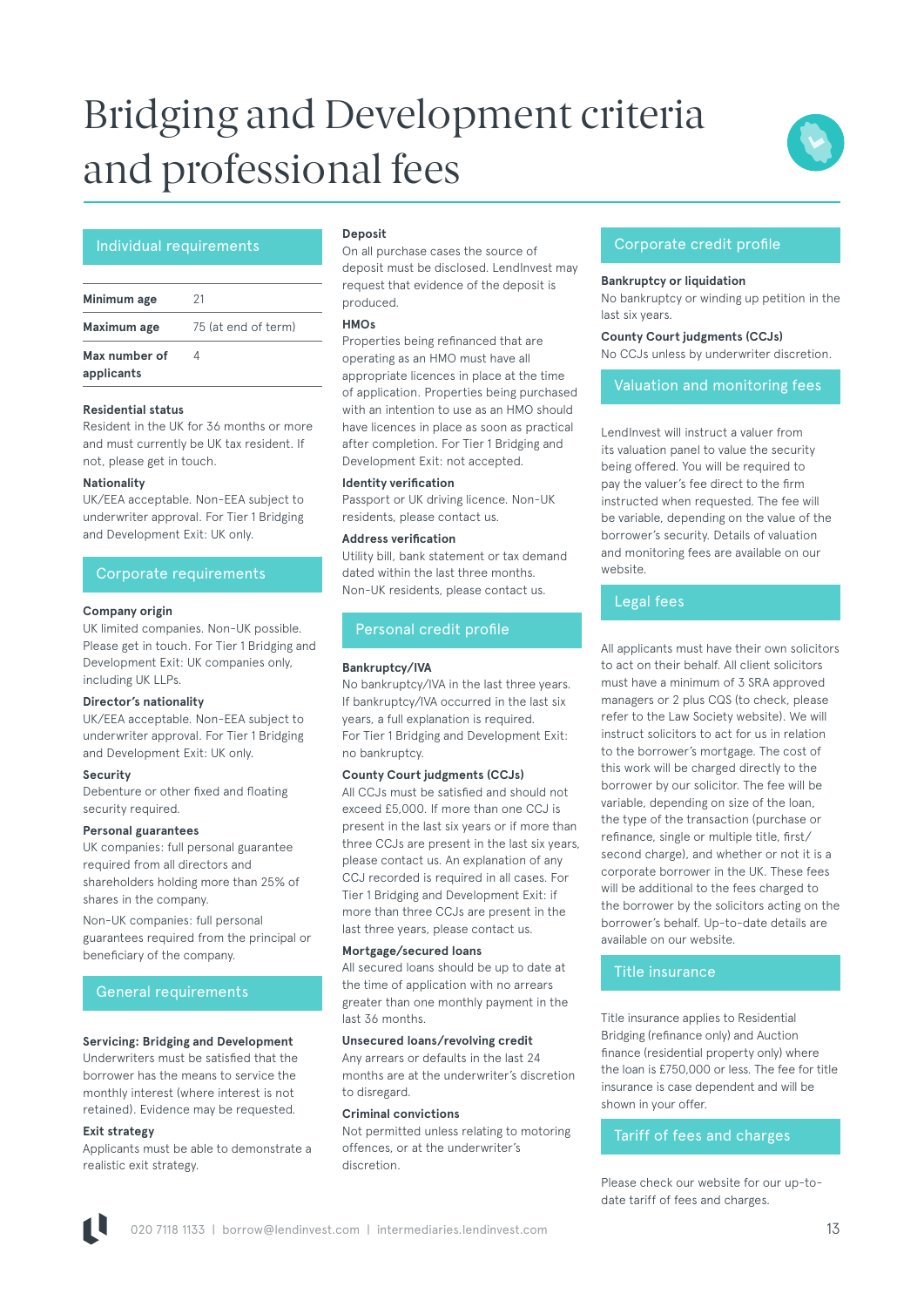# 14

# Buy-to-Let

Fast and flexible finance for professional buy-to-let landlords. Available for properties located in England and Wales. *Available via intermediaries only.*

#### Key features

- Loan amounts of £50,000 to £750,000
- Loan terms of 7 to 30 years
- Specialist underwriting on all applications.
- Easy to use online broker portal.
- The same interest rates applied across individual and limited company applications.
- Flexibility available on interest cover calculations to enable higher LTVs at the underwriter's discretion.
- Flexible underwriting for portfolio landlords.

#### Property types

- $\vee$  Houses
- New builds
- Flats
- $\checkmark$  Maisonettes
- $\checkmark$  Apartments including new builds
- $\checkmark$  HMO and MUFR
- $\checkmark$  Flats in blocks up to 5 storeys
- $\checkmark$  High rise flats over 5 storeys<sup>1</sup>
- $\checkmark$  Ex-local authority flats considered<sup>2</sup>

<sup>1</sup>In Greater London accepted subject to market conditions. Must have a lift if over 5 storeys. <sup>2</sup> If in a privately owned block (Greater London only).

#### Borrower types

UK individuals, limited companies and limited liability partnerships only. Company SIC code must relate to property management, investment or development. New SPVs are accepted.

#### Interest coverage ratios and assessment rates

| <b>Applicant</b>               | <b>Single properties</b> | <b>HMO and MUFB</b> |
|--------------------------------|--------------------------|---------------------|
| Basic rate taxpayer (20%)      | 125%                     | 130%                |
| Limited company or LLP         | 125%                     | 130%                |
| Higher rate taxpayer (40%)     | 140%                     | 145%                |
| Additional rate taxpayer (45%) | 140%                     | 145%                |

### Criteria

LendInvest offers two pricing tiers, both available to individual and corporate borrowers. Tier 1 rates are available where all applicants meet the tier 1 criteria. Tier 2 rates apply where one or more of the applicants does not meet the tier 1 criteria.

|        | <b>Defaults</b>                                | <b>CCJs</b>                                    | Missed mortgage/<br>secured payments           | Unsecured arrears                   | Bankruptcy/<br><b>IVA</b> |
|--------|------------------------------------------------|------------------------------------------------|------------------------------------------------|-------------------------------------|---------------------------|
| Tier 1 | None in last 48<br>months                      | None in last 60<br>months                      | None in last 36<br>months                      | No more than 2 in last<br>36 months | None                      |
| Tier 2 | None in last 12 months.<br>2 in last 24 months | None in last 12 months.<br>1 in last 24 months | None in last 12 months.<br>1 in last 36 months | Not counted                         | None                      |

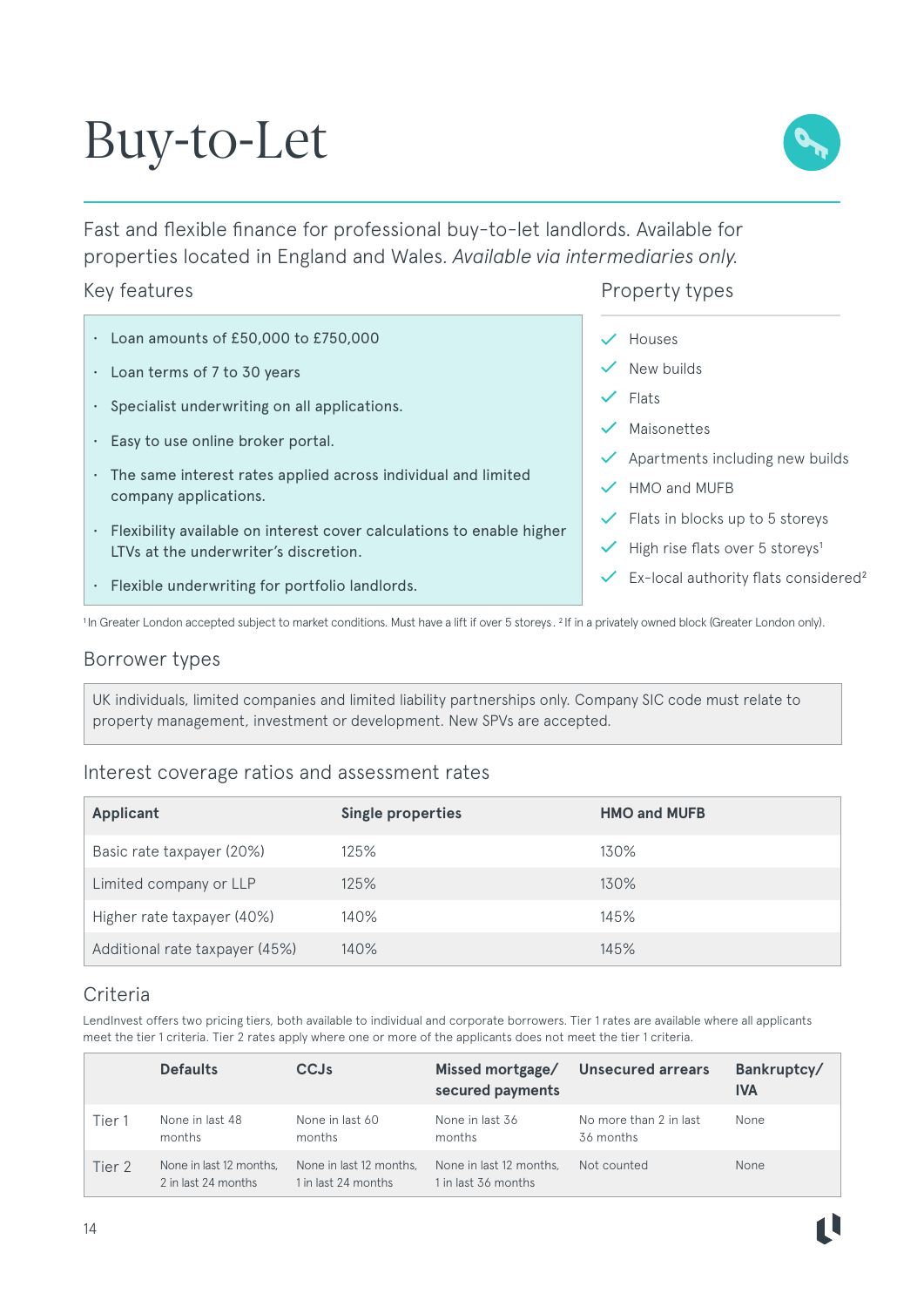#### Tier 1 rates

**Limited edition!** Available for standard properties only (not HMO or MUFB). Maximum loan amount of £300k.

| <b>LTV</b> | <b>Fixed period</b> |       | Initial rate Product fee | <b>ICR</b> rate | <b>Reversion rate</b>     | ERC <sup>2</sup> Year 1/2 |
|------------|---------------------|-------|--------------------------|-----------------|---------------------------|---------------------------|
| 75%        | 2 year              | 2.99% | 2.00%                    | 5.50%           | LIBOR <sup>1</sup> +4.59% | $3\%/2\%$                 |

Available for standard properties and HMOs (not MUFB).

| <b>LTV</b> | <b>Fixed period</b> | Initial rate | <b>Product fee</b> | <b>ICR</b> rate | <b>Reversion rate</b> | ERC <sup>2</sup> Year 1/2/3/4/5 |
|------------|---------------------|--------------|--------------------|-----------------|-----------------------|---------------------------------|
| 75%        | 2 year              | $3.39\%$     | 1.49%              | 5.50%           | $LIBOR1+4.59%$        | $3\%/2\%$                       |
| 75%        | 3 year              | $3.49\%$     | 1.49%              | 5.50%           | $LIBOR1+4.59%$        | 3%/2%/2%                        |
| 75%        | 5 year              | $3.59\%$     | 1.49%              | 5.00%           | $LIBOR1+4.59%$        | 3%/3%/2%/2%/1%                  |
| 75%        | 5 year              | $4.19\%*$    | 1.49%              | 4.19%           | $LIBOR1+4.59%$        | 3%/3%/2%/2%/1%                  |
| 80%        | 2 year              | 3.69%        | 1.49%              | 5.50%           | $LIBOR1+4.59%$        | 3%/2%                           |
| 80%        | 3 year              | 3.79%        | 1.49%              | 5.50%           | $LIBOR1+4.59%$        | 3%/2%/2%                        |
| 80%        | 5 year              | 3.89%        | 1.49%              | 5.00%           | $LIBOR1+4.59%$        | 3%/3%/2%/2%/1%                  |

**Limited offer:** Free title insurance and a reduced valuation fee of £100 if used to remortgage a standard property (not HMO or MUFB), the loan is £300,000 or less, and the property value is £500,000 or less. To select this offer, use the product codes ending **MLLTDEd.-APR18B**.

\*Maximum loan amount of £500k at all LTVs.

#### Tier 2 rates

Available for standard properties only (not HMO or MUFB).

| <b>LTV</b> | <b>Fixed period</b> | Initial rate | <b>Product fee</b> | <b>ICR</b> rate | <b>Reversion rate</b> | ERC <sup>2</sup> Year 1/2/3/4/5 |
|------------|---------------------|--------------|--------------------|-----------------|-----------------------|---------------------------------|
| 75%        | 2 year              | 3.99%        | 1.49%              | 5.50%           | $LIBOR1+4.69%$        | $3\%/2\%$                       |
| 75%        | 3 year              | 4.09%        | 1.49%              | 5.50%           | $LIBOR1+4.69%$        | 3%/2%/2%                        |
| 75%        | 5 year              | 4.19%        | 1.49%              | 5.00%           | $LIBOR1+4.69%$        | 3%/3%/2%/2%/1%                  |
| 80%        | 2 year              | 4.69%        | 1.49%              | 5.50%           | $LIBOR1+4.69%$        | $3\%/2\%$                       |
| 80%        | 3 year              | 4.79%        | 1.49%              | 5.50%           | $LIBOR1+4.69%$        | 3%/2%/2%                        |
| 80%        | 5 year              | 4.89%        | 1.49%              | 5.00%           | $LIBOR1+4.69%$        | 3%/3%/2%/2%/1%                  |

#### Rates for MUFBs of up to 6 units

| <b>LTV</b> | <b>Fixed period</b> | Initial rate | <b>Product fee</b> | <b>ICR</b> rate | <b>Reversion rate</b>     | ERC <sup>2</sup> Year 1/2/3/4/5 |
|------------|---------------------|--------------|--------------------|-----------------|---------------------------|---------------------------------|
| 65%        | 2 year              | 3.69%        | 1.49%              | 5.50%           | LIBOR <sup>1</sup> +4.69% | $3\%/2\%$                       |
| 65%        | 3 year              | 3.79%        | 1.49%              | 5.50%           | $LIBOR1+4.69%$            | 3%/2%/2%                        |
| 65%        | 5 year              | 3.89%        | 1.49%              | 5.50%           | $LIBOR1+4.69%$            | 3%/3%/2%/2%/1%                  |
| 70%        | 2 year              | 3.79%        | 1.49%              | 5.50%           | $LIBOR1+4.69%$            | $3\%/2\%$                       |
| 70%        | 3 year              | 3.89%        | 1.49%              | 5.50%           | LIBOR <sup>1</sup> +4.69% | 3%/2%/2%                        |
| 70%        | 5 year              | 3.99%        | 1.49%              | 5.50%           | LIBOR <sup>1</sup> +4.69% | 3%/3%/2%/2%/1%                  |

<sup>1</sup> LIBOR: 3 month LIBOR variable rate at the end of the variable period. Currently 0.58%.

2 You can repay up to 10% of the outstanding loan balance in any 12-month period (calculated by taking the balance at completion and each anniversary thereafter) without incurring an early repayment charge.